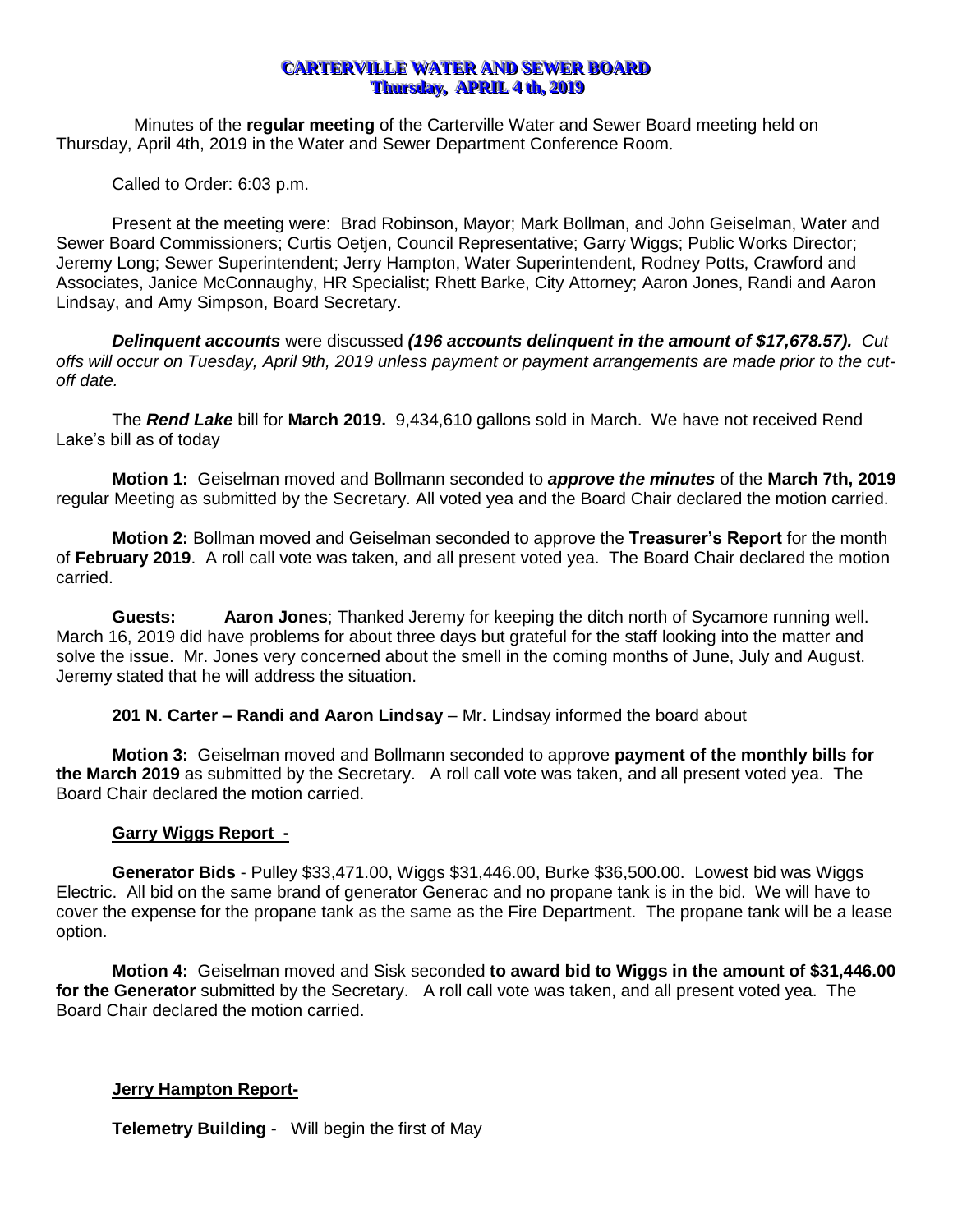**2" Inch Meters** - Jerry informed the board that he made a mistake on pricing for the 2" meters. He left off \$375.00 per meter for the pit and lid. So far out of the fourteen Jerry said only nine will need the pit. Mayor Robinson said he was approved for up to \$19,000.00 and that Amy can track this to make sure we do not go over and we can reevaluate. Mayor Robinson would like to use this as part of the \$875,000.00 and to include the Locis software bill as well.

Council Representative Oetjen questioned the water tap fees. Currently our tap fees are inside City limits  $\frac{3}{4}$  is \$700.00 and 1 inch is \$1,000.00 outside City limits  $\frac{3}{4}$  is \$800 and 1 inch is \$1,200.00. Mayor Robinson stated that the difference with adding the new electronic reads is only \$20.00. The board asked that we call and get water and sewer tap pricing from other townships.

**New Electronic Meters** - Jerry informed the board that the company lacks five-meter books from being done installing the meters. We have run out of 1" meters, Jerry said we had more than 180 1" meters and he was not sure where that number originated. We lack about 40 to 60 meters and they are on order but will not be in until March 20<sup>th</sup>. The company will then go back and install them. We also have several curb-stops that will still need to be changed out. Jerry also stated that we have numerous 5/8 meters that need to be changed out to ¾ meters also.

**6" Water Main** - Weisbrook has a 2" water main that runs behind all the houses and the meters are in the back yard of the residences. If a problem arises, we are unable to get any of our equipment into the backyards and the work must be dug by hand. Everyone has fences and Jerry proposes running a new 6" and tie it into the new 8" water main. The residence would need to move the meters to the front yard. Jerry asked Rodney if we can make this possible. Rodney feels it would be hard pressed to have the home owners switch the meters and would be our responsibility to make this happen

### **Jeremy Long Sewer Report-**

.

**Grease Ordinance Enforcement** – Currently everyone is in full compliance.

**Plant Status** – We are running 124 to 150,000 gallons over design flow.

**Rotor** – We will go over on cost for the last rotor. Jeremy stated that he has taken all workable parts from the old rotors. The bearing is the wrong size and that will put us over due to the bearing in the amount of \$1,800.00. The first rebuilt rotor has been acting up and Jerry Evans was able to get that rotor fixed. We are currently down to just two rotors.

**Smoke Testing** - Jeremy is not in favor of spending \$15,000 a year with Spectra Tech on lining manholes each year. Jeremy proposes that we take the monies and work with Crawford and Associates and find the worst areas and hire someone to attack the infiltration. Jeremy spoke about one of the worst manholes off Old Route 13 that when they smoked tested the entire field to the north east showed smoke. Mayor Robinson stated that years ago the entire town was smoke tested and had a full report and did not do anything with this information. Mayor Robinson said that we address each smoke test report and inform home owners to take care of the smoke testing problem.

**Polymer System** – Our Polymer system has completed failed and our plant is based on this process. Jeremy made numerous phone calls trying to get parts and did not get anywhere. We spent a total of \$11,221 on polymer since 2017. Jeremy for a new Polymer system with a 2 ½ year pay back will cost \$14,700.00. This can also be taken to a new sewer plant and help bring down the cost of polymer purchases. This will help us dry out our beds and be compliant with EPA. This system will take eight to ten weeks for delivery.

**Motion 5:** Sisk moved and Bollmann seconded **to purchase a Polymer mixing system skid in the amount of \$14,768.10 plus shipping** submitted by the Secretary. A roll call vote was taken, and all present voted yea. The Board Chair declared the motion carried.

**Motion 6:** Bollmann moved and Sisk seconded to approve the following **leak credits**: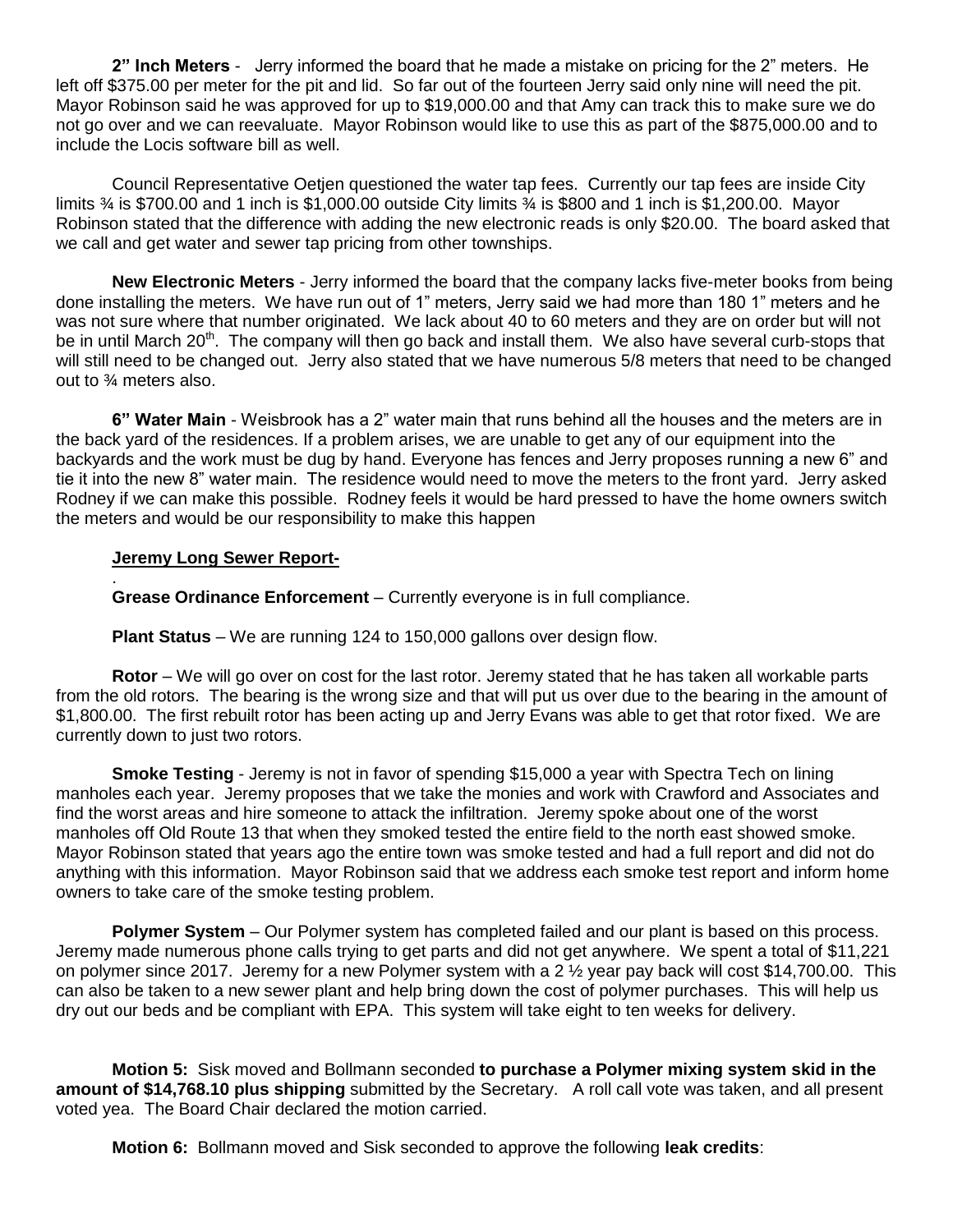### **Leak Credits**

| 19-0870 | Diannae Frey; 3019 Vermont Rd       | \$18.46  |          |
|---------|-------------------------------------|----------|----------|
| 18-5181 | David Short; 5677 W. Stotlar        | \$118.55 |          |
| 10-1760 | Wayne Morris; 11646 Kevin Lane      | \$111.00 |          |
| 18-5462 | Bob Newman; 13051 Hafer Rd          | \$7.02   |          |
| 11-0421 | Olga Kornijtschuk; 207-209 W. Grand | \$17.27  |          |
| 02-0150 | Jennifer Spence; 131 S. Division    | \$131.42 |          |
| 01-0480 | Gilbert Spiller; 429 E. Illinois    | \$19.46  |          |
| 03-0420 | Catholic Church; 300 Pine           | \$29.40  | \$452.58 |

A roll call vote was taken, and all present voted yea. The Board Chair declared the motion carried*.*

#### **Engineering Report**-

**North West Water Replacement Project** - The notice of award was given and contractor is getting his performance bonds together. Dean Bush did not get the Carbondale bid and will be able to begin in an appropriate time frame. We are still waiting on the modifications we submitted for approval from DECCA.

**USDA** - Rodney spoke with Mr. McKey again and should have the paperwork and new interest rate ready for our April 2019 meeting.

**SIU Property** – This is the water line at VTI property. SIU has a building that will need to have access to water. Our water line does not go that far over. Rodney has been looking at options for us with not a huge investment. Mayor Robinson said we would service two buildings: Coal Research and the old dormitory. SIU has put a contingency that we must provide water for the property exchange to occur. Mayor Robinson is working out a deal with Crainville to connect to their 6" main across the street and we run a main down to service these two properties. Crainville will receive them as a water customer and we will still provide sewer.

Geiselman asked what Rend Lake status of running a new line. Rodney stated they have tabled the new line at this time. A lengthy discussion of looking into another water service from Carbondale and keep it as a possibility for our future. This discussion did include different scenarios of a new ground and/or elevated water storage.

**Mowing** – The mowing bid came in at Hurst Lawn Care \$216.00 per mowing, Joe's Lawn Service \$250.00 per mowing, and Early Bird Lawn Care \$300.00 per mowing. Lift station bids came in at Hurst Lawn Care \$253.00, Joe's Lawn Service \$100.00 and Early Lawn Care \$150.00. Garry and Jeremy both thought that we could do our own lift stations. Mayor Robinson asked for verification that the bidders were aware that the lift stations were a separate bid and may not be awarded. Garry stated he told them they were separate as well as Amy informed them also.

**Motion 7:** Bollmann moved and Geiselman seconded to approve to **award the mowing contract to Hurst Lawn Care for \$216.00 per mowing with a one-year contract with one-year renewal with no price change** as submitted by the Secretary. A roll call vote was taken, and all present voted yea. The Board Chair declared the motion carried.

**Smoke Testing** – Amy will send letters to all residences that had a violation that showed up in the smoke testing back in November. Amy will send a copy of the map and the violation with each letter.

**Motion 8:** Bollmann moved and Sisk seconded to *adjourn.* All voted yea and the meeting was dismissed at 7:58 p.m.